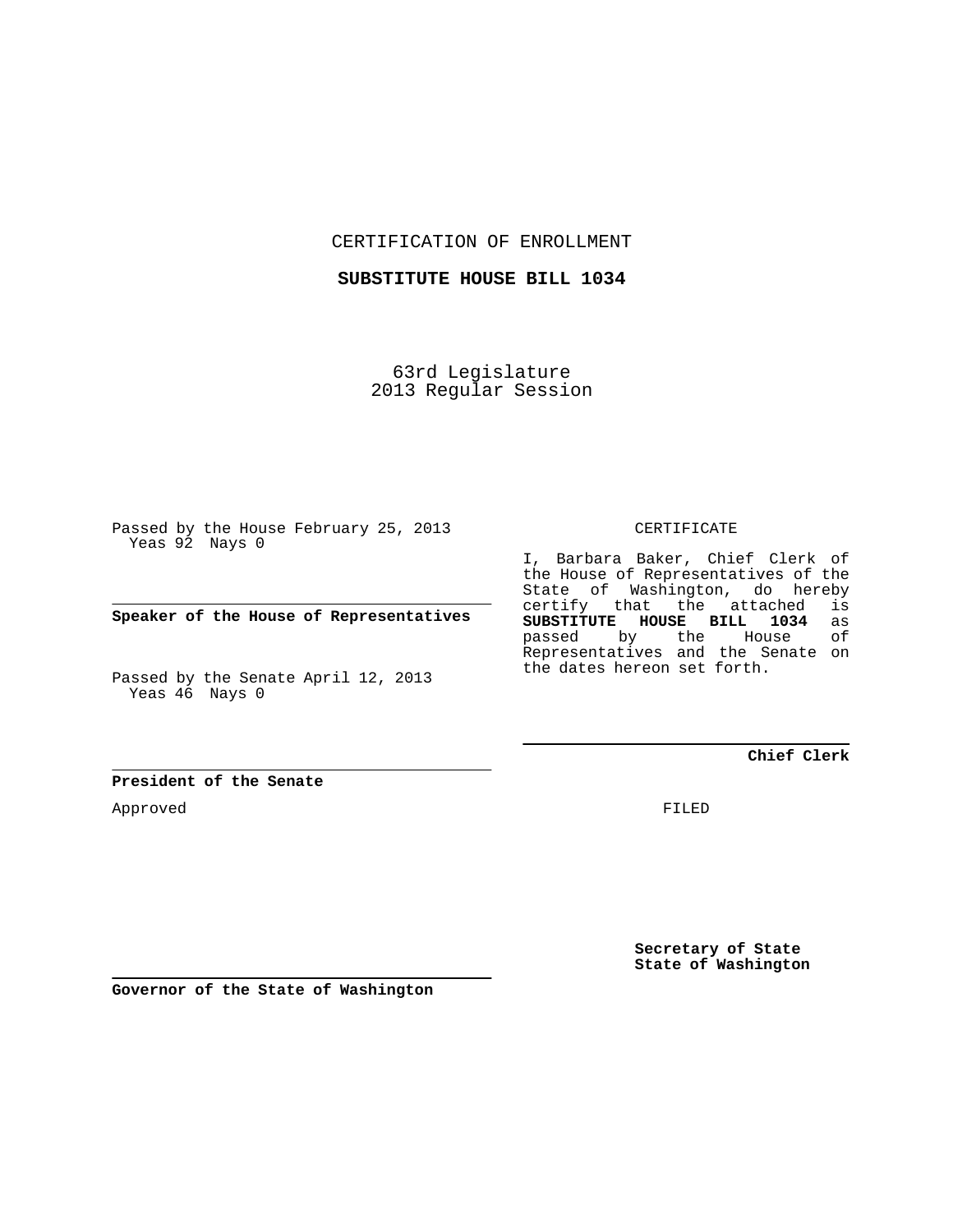## **SUBSTITUTE HOUSE BILL 1034** \_\_\_\_\_\_\_\_\_\_\_\_\_\_\_\_\_\_\_\_\_\_\_\_\_\_\_\_\_\_\_\_\_\_\_\_\_\_\_\_\_\_\_\_\_

\_\_\_\_\_\_\_\_\_\_\_\_\_\_\_\_\_\_\_\_\_\_\_\_\_\_\_\_\_\_\_\_\_\_\_\_\_\_\_\_\_\_\_\_\_

Passed Legislature - 2013 Regular Session

**State of Washington 63rd Legislature 2013 Regular Session**

**By** House Business & Financial Services (originally sponsored by Representatives Kirby and Ryu)

READ FIRST TIME 01/18/13.

1 AN ACT Relating to the licensing of escrow agents; and amending RCW 2 18.44.011, 31.04.025, 18.44.457, and 18.44.201.

3 BE IT ENACTED BY THE LEGISLATURE OF THE STATE OF WASHINGTON:

 4 **Sec. 1.** RCW 18.44.011 and 2011 1st sp.s. c 21 s 45 are each 5 amended to read as follows:

 6 The definitions in this section apply throughout this chapter 7 unless the context clearly requires otherwise.

 8 (1) "Committee" means the escrow advisory committee of the state of 9 Washington created by RCW 18.44.500.

10 (2) "Controlling person" is any person who owns or controls ten 11 percent or more of the beneficial ownership of any escrow agent, 12 regardless of the form of business organization employed and regardless 13 of whether such interest stands in such person's true name or in the 14 name of a nominee.

15 (3) "Department" means the department of financial institutions.

16 (4) "Designated escrow officer" means any licensed escrow officer 17 designated by a licensed escrow agent and approved by the director as 18 the licensed escrow officer responsible for supervising that agent's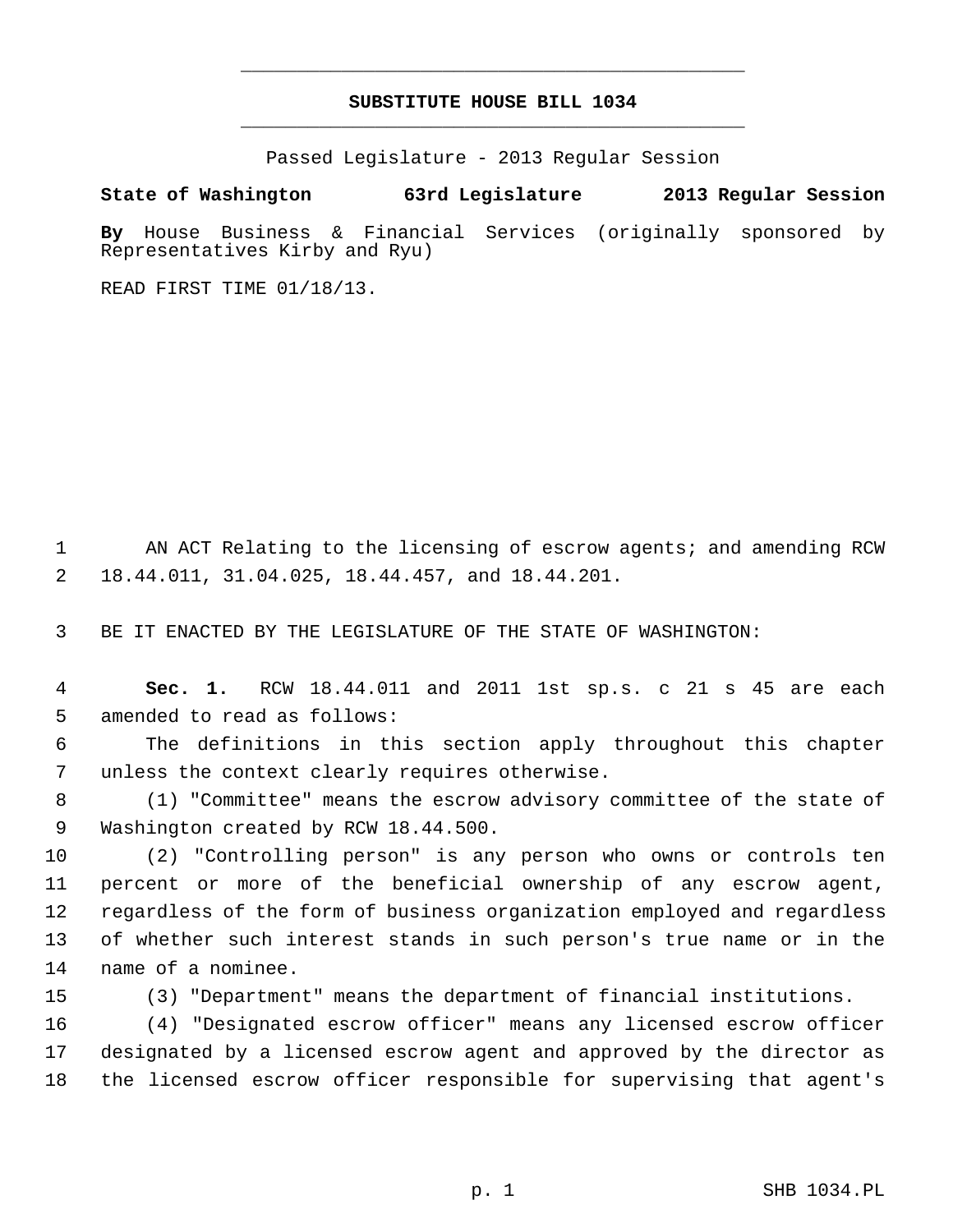1 handling of escrow transactions, management of the agent's trust 2 account, and supervision of all other licensed escrow officers employed 3 by the agent.

 4 (5) "Director" means the director of financial institutions, or his 5 or her duly authorized representative.

 6 (6) "Director of licensing" means the director of the department of 7 licensing, or his or her duly authorized representative.

 8 (7) "Escrow" means any transaction, except the acts of a qualified 9 intermediary in facilitating an exchange under section 1031 of the 10 internal revenue code, wherein any person or persons, for the purpose 11 of effecting and closing the sale, purchase, exchange, transfer, 12 encumbrance, or lease of real or personal property to another person or 13 persons, delivers any written instrument, money, evidence of title to 14 real or personal property, or other thing of value to a third person to 15 be held by such third person until the happening of a specified event 16 or the performance of a prescribed condition or conditions, when it is 17 then to be delivered by such third person, in compliance with 18 instructions under which he or she is to act, to a grantee, grantor, 19 promisee, promisor, obligee, obligor, lessee, lessor, bailee, bailor, 20 or any agent or employee thereof. "Escrow" includes the collection and 21 processing of payments and the performance of related services by a 22 third party on seller-financed loans secured by a lien on real or 23 personal property but excludes vessel transfers.

24 (8) "Escrow agent" means any person engaged in the business of 25 performing for compensation the duties of the third person referred to 26 in subsection (7) of this section.

27 (9) "Licensed escrow agent" means any sole proprietorship, firm, 28 association, partnership, or corporation holding a license as an escrow 29 agent under the provisions of this chapter.

30 (10) "Licensed escrow officer" means any natural person handling 31 escrow transactions and licensed as such by the director.

32 (11) "Person" means a natural person, firm, association, 33 partnership, corporation, limited liability company, or the plural 34 thereof, whether resident, nonresident, citizen, or not.

35 (12) "Split escrow" means a transaction in which two or more escrow 36 agents act to effect and close an escrow transaction.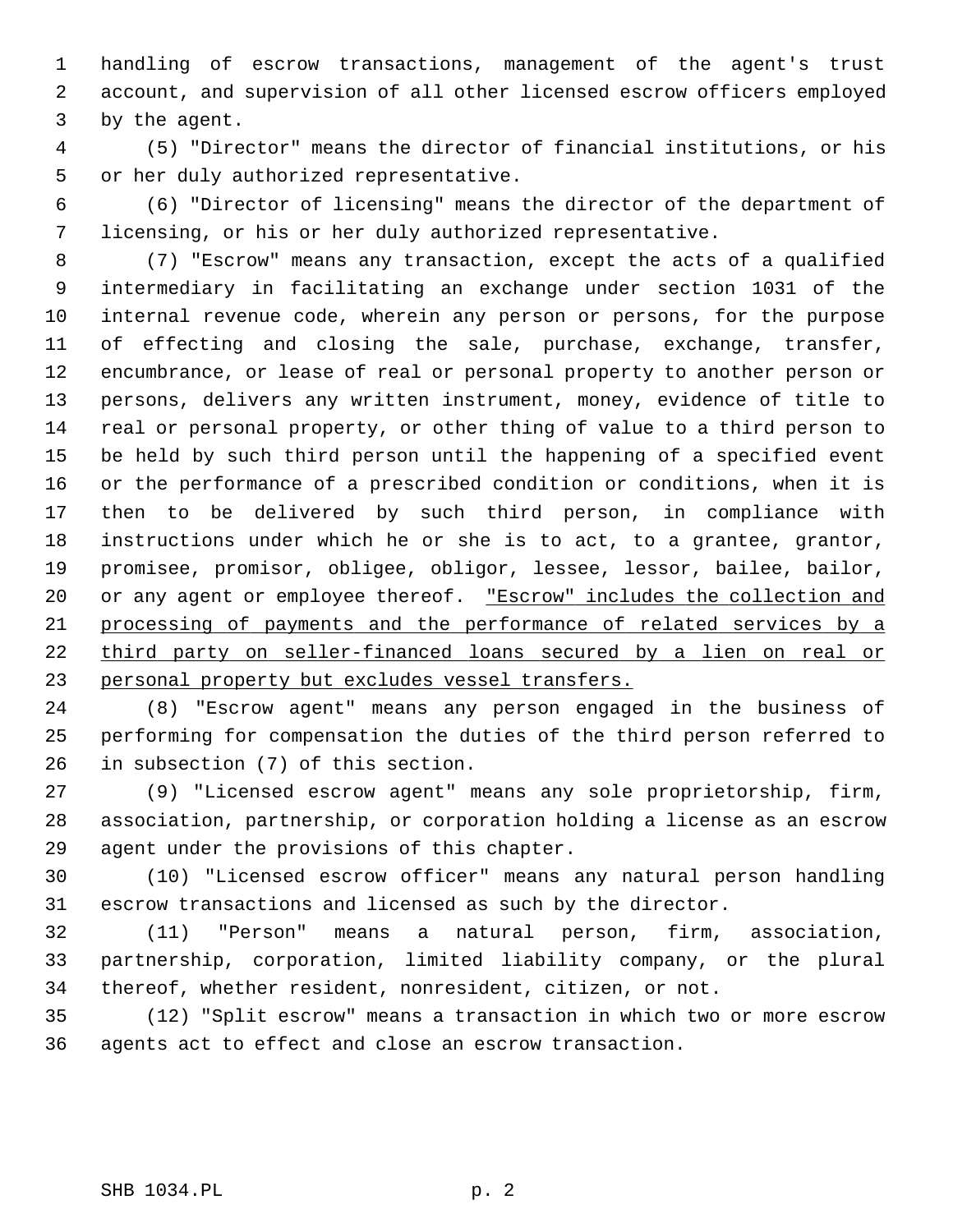1 **Sec. 2.** RCW 31.04.025 and 2012 c 17 s 1 are each amended to read 2 as follows:

 3 (1) Each loan made to a resident of this state by a licensee, or 4 persons subject to this chapter, is subject to the authority and 5 restrictions of this chapter, unless such loan is made under the 6 authority of chapter 63.14 RCW.

7 (2) This chapter does not apply to the following:

 8 (a) Any person doing business under, and as permitted by, any law 9 of this state or of the United States relating to banks, savings banks, 10 trust companies, savings and loan or building and loan associations, or 11 credit unions;

12 (b) Entities making loans under chapter 19.60 RCW (pawnbroking);

13 (c) Entities conducting transactions under chapter 63.14 RCW 14 (retail installment sales of goods and services), unless the goods 15 being sold in a retail installment sale consist of open loop prepaid 16 access (prepaid access as defined in 31 C.F.R. Part 1010.100(ww) and 17 not closed loop prepaid access as defined in 31 C.F.R. Part 18 1010.100(kkk));

19 (d) Entities making loans under chapter 31.45 RCW (check cashers 20 and sellers);

21 (e) Any person making a loan primarily for business, commercial, or 22 agricultural purposes unless the loan is secured by a lien on the 23 borrower's primary residence;

24 (f) Any person making loans made to government or government 25 agencies or instrumentalities or making loans to organizations as 26 defined in the federal truth in lending act;

27 (g) Entities making loans under chapter 43.185 RCW (housing trust 28 fund);

29 (h) Entities making loans under programs of the United States 30 department of agriculture, department of housing and urban development, 31 or other federal government program that provides funding or access to 32 funding for single-family housing developments or grants to low-income 33 individuals for the purchase or repair of single-family housing;

34 (i) Nonprofit housing organizations making loans, or loans made, 35 under housing programs that are funded in whole or in part by federal 36 or state programs if the primary purpose of the programs is to assist 37 low-income borrowers with purchasing or repairing housing or the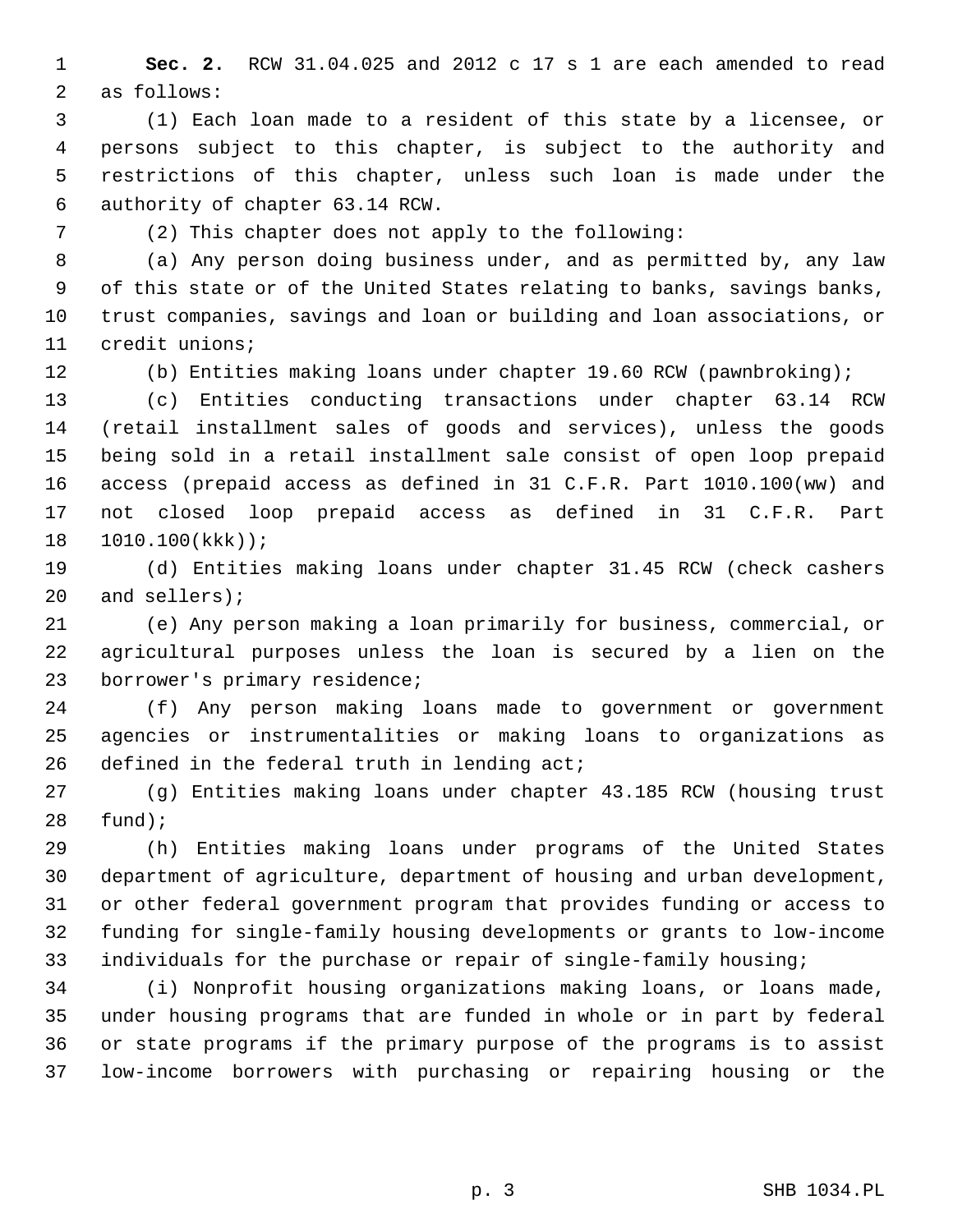1 development of housing for low-income Washington state residents; 2  $((and))$ 

 3 (j) Entities making loans which are not residential mortgage loans 4 under a credit card plan; ((and))

- 5 (k) Individuals employed by a licensed residential loan servicing 6 company, unless so required by federal law or regulation; and
- 7 (l) Entities licensed under chapter 18.44 RCW that process payments 8 on seller-financed loans secured by liens on real or personal property.

 9 (3) The director may, at his or her discretion, waive applicability 10 of the consumer loan company licensing provisions of this chapter to 11 other persons, not including individuals subject to the S.A.F.E. act, 12 making or servicing loans when the director determines it necessary to 13 facilitate commerce and protect consumers. The director may adopt 14 rules interpreting this section.

15 **Sec. 3.** RCW 18.44.457 and 2010 c 34 s 12 are each amended to read 16 as follows:

17 (1) During the time that the director retains possession of the 18 property and business of a licensee, the director has the power and 19 authority to conduct the licensee's business and take any action on 20 behalf of the licensee ((that the licensee could lawfully take on its 21 own behalf)) to protect consumers, including but not limited to 22 discontinuing any violations and unsafe or injurious practices, making 23 good any deficiencies, and making claims against the licensee's 24 fidelity bond, errors and omissions bond, or surety bond on behalf of 25 the company.

26 (2) The director, the department, and its employees are not subject 27 to liability for actions under this section and RCW 18.44.455 and no 28 moneys from the department's fund may be required to be expended on 29 behalf of the licensee or the licensee's clients, creditors, employees, 30 shareholders, members, investors, or any other party or entity.

31 **Sec. 4.** RCW 18.44.201 and 2010 c 34 s 7 are each amended to read 32 as follows:

33 (1) At the time of filing an application for an escrow agent 34 license, or any renewal or reinstatement of an escrow agent license, 35 the applicant shall provide satisfactory evidence to the director of 36 having obtained the following as evidence of financial responsibility: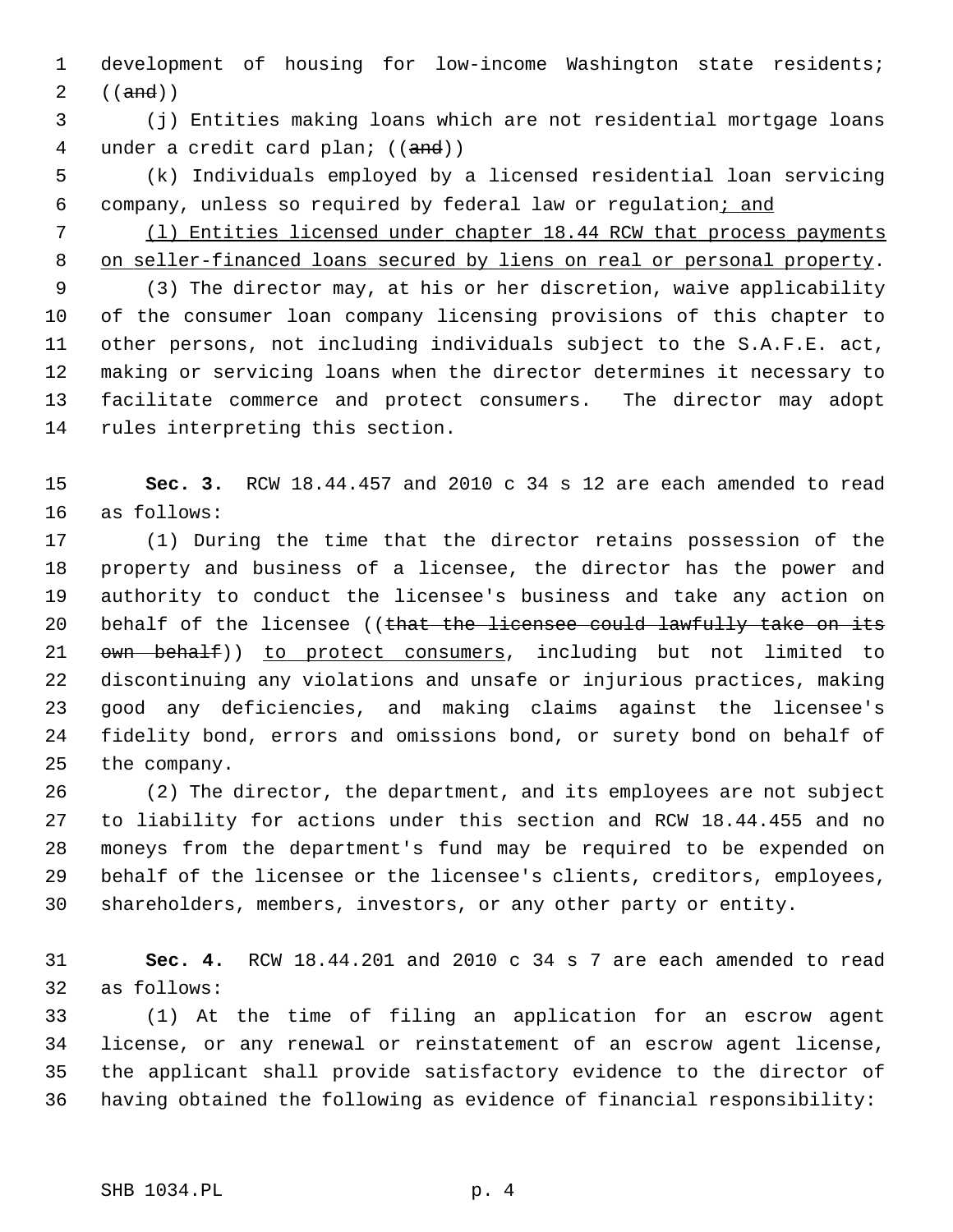1 (a) A fidelity bond providing coverage in the aggregate amount of 2 ((two hundred thousand)) one million dollars with a deductible no 3 greater than ten thousand dollars covering each corporate officer, 4 partner, escrow officer, and employee of the applicant engaged in 5 escrow transactions;

 6 (b) An errors and omissions policy issued to the escrow agent 7 providing coverage in the minimum aggregate amount of fifty thousand 8 dollars or, alternatively, cash or securities in the principal amount 9 of fifty thousand dollars deposited in an approved depository on 10 condition that they be available for payment of any claim payable under 11 an equivalent errors and omissions policy in that amount and pursuant 12 to rules and regulations adopted by the department for that purpose; 13 and

14 (c) A surety bond in the amount of ten thousand dollars executed by 15 the applicant as obligor and by a surety company authorized to do a 16 surety business in this state as surety, unless the fidelity bond 17 obtained by the licensee to satisfy the requirement in (a) of this 18 subsection does not have a deductible. The bond shall run to the state 19 of Washington as obligee, and shall run to the benefit of the state and 20 any person or persons who suffer loss by reason of the applicant's or 21 its employee's violation of this chapter. The bond shall be 22 conditioned that the obligor as licensee will faithfully conform to and 23 abide by this chapter and all rules adopted under this chapter, and 24 shall reimburse all persons who suffer loss by reason of a violation of 25 this chapter or rules adopted under this chapter. The bond shall be 26 continuous and may be canceled by the surety upon the surety giving 27 written notice to the director of its intent to cancel the bond. The 28 cancellation shall be effective thirty days after the notice is 29 received by the director. Whether or not the bond is renewed, 30 continued, reinstated, reissued, or otherwise extended, replaced, or 31 modified, including increases or decreases in the penal sum, it shall 32 be considered one continuous obligation, and the surety upon the bond 33 shall not be liable in an aggregate amount exceeding the penal sum set 34 forth on the face of the bond. In no event shall the penal sum, or any 35 portion thereof, at two or more points in time be added together in 36 determining the surety's liability. The bond shall not be liable for 37 any penalties imposed on the licensee, including but not limited to,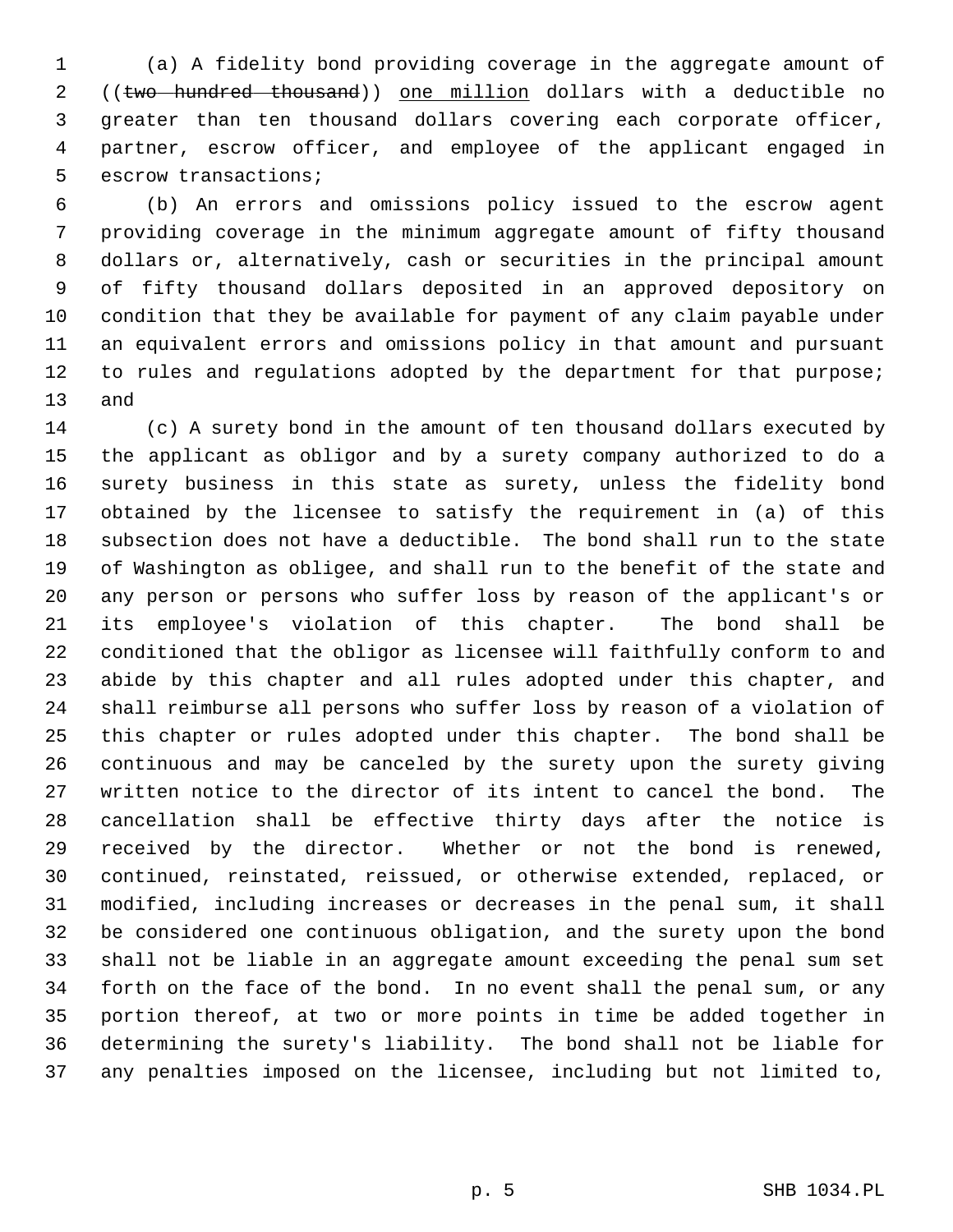1 any increased damages or attorneys' fees, or both, awarded under RCW 2 19.86.090.

 3 (2) For the purposes of this section, a "fidelity bond" shall mean 4 a primary commercial blanket bond or its equivalent satisfactory to the 5 director and written by an insurer authorized to transact this line of 6 business in the state of Washington. Such bond shall provide fidelity 7 coverage for any fraudulent or dishonest acts committed by any one or 8 more of the corporate officers, partners, sole practitioners, escrow 9 officers, and employees of the applicant engaged in escrow transactions 10 acting alone or in collusion with others. This bond shall be for the 11 sole benefit of the escrow agent and under no circumstances whatsoever 12 shall the bonding company be liable under the bond to any other party 13 unless the corporate officer, partner, or sole practitioner commits a 14 fraudulent or dishonest act, in which case, the bond shall be for the 15 benefit of the harmed consumer. The bond shall name the escrow agent 16 as obligee and shall protect the obligee against the loss of money or 17 other real or personal property belonging to the obligee, or in which 18 the obligee has a pecuniary interest, or for which the obligee is 19 legally liable or held by the obligee in any capacity, whether the 20 obligee is legally liable therefor or not. An escrow agent's bond must 21 be maintained until all accounts have been reconciled and the escrow 22 trust account balance is zero. The bond may be canceled by the insurer 23 upon delivery of thirty days' written notice to the director and to the 24 escrow agent. In the event that the fidelity bond required under this 25 subsection is not reasonably available, the director may adopt rules to 26 implement a surety bond requirement.

27 (3) For the purposes of this section, an "errors and omissions 28 policy" shall mean a group or individual insurance policy satisfactory 29 to the director and issued by an insurer authorized to transact 30 insurance business in the state of Washington. Such policy shall 31 provide coverage for unintentional errors and omissions of the escrow 32 agent and its employees, and may be canceled by the insurer upon 33 delivery of thirty days' written notice to the director and to the 34 escrow agent.

35 (4) Except as provided in RCW 18.44.221, the fidelity bond, surety 36 bond, and the errors and omissions policy required by this section 37 shall be kept in full force and effect as a condition precedent to the